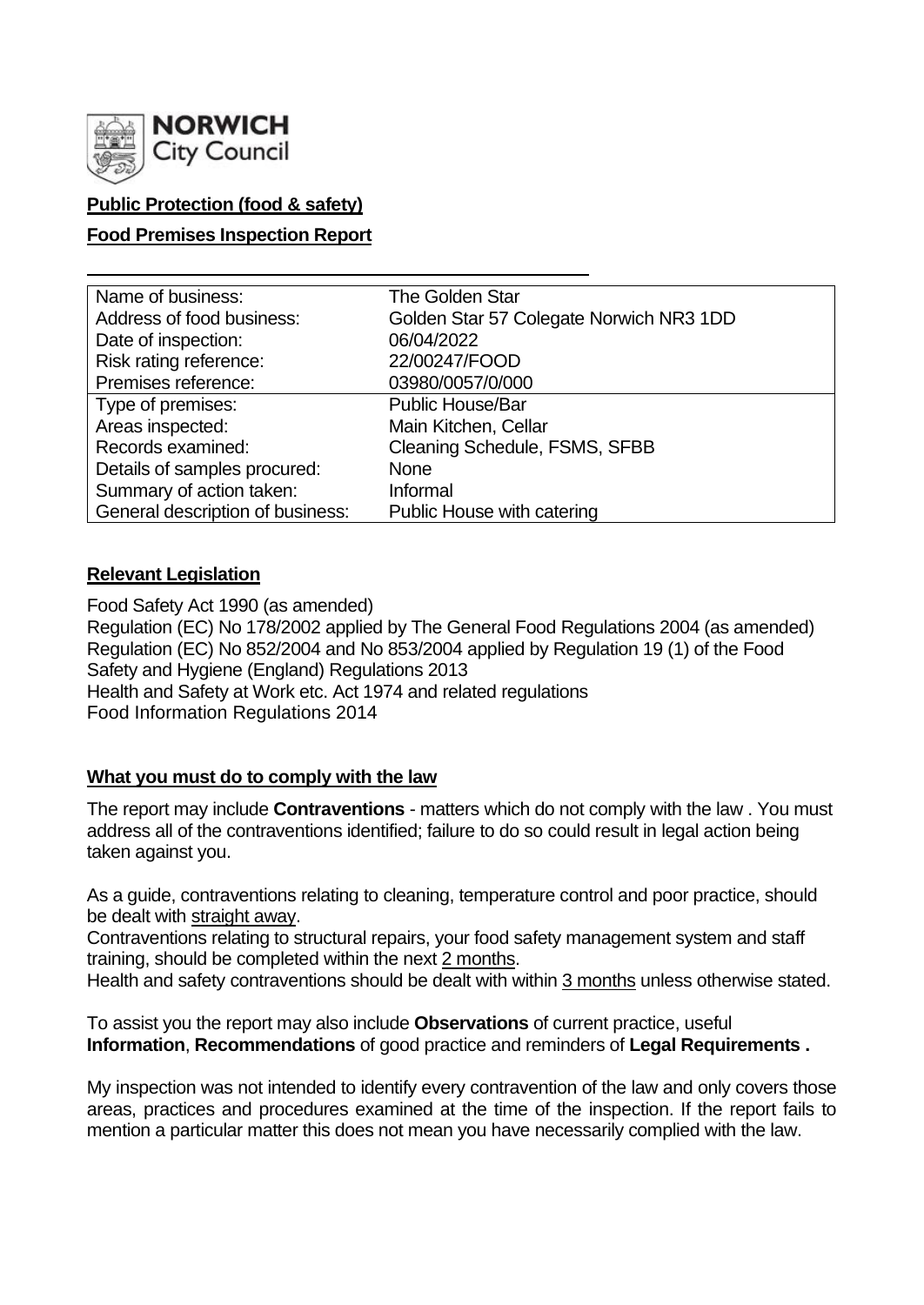# **FOOD SAFETY**

#### **How we calculate your Food Hygiene Rating:**

The food safety section has been divided into the three areas which you are scored against for the hygiene rating: 1. food hygiene and safety procedures, 2. structural requirements and 3. confidence in management/control procedures. Each section begins with a summary of what was observed and the score you have been given. Details of how these scores combine to produce your overall food hygiene rating are shown in the table.

| <b>Compliance Area</b>                     |          |    | <b>You Score</b> |   |                |    |           |    |                |  |
|--------------------------------------------|----------|----|------------------|---|----------------|----|-----------|----|----------------|--|
| Food Hygiene and Safety                    |          |    | $\overline{0}$   | 5 | 10             | 15 | 20        | 25 |                |  |
| <b>Structure and Cleaning</b>              |          |    | $\Omega$         | 5 | 10             | 15 | 20        | 25 |                |  |
| Confidence in management & control systems |          |    | $\overline{0}$   | 5 | 10             | 15 | 20        | 30 |                |  |
|                                            |          |    |                  |   |                |    |           |    |                |  |
| <b>Your Total score</b>                    | $0 - 15$ | 20 | $25 - 30$        |   | $35 - 40$      |    | $45 - 50$ |    | > 50           |  |
| <b>Your Worst score</b>                    | 5        | 10 | 10               |   | 15             |    | 20        |    | $\blacksquare$ |  |
|                                            |          |    |                  |   |                |    |           |    |                |  |
| <b>Your Rating is</b>                      | 5        | 4  |                  | 3 | $\overline{2}$ |    |           |    | $\Omega$       |  |

Your Food Hygiene Rating is 5 - a very good standard



## **1. Food Hygiene and Safety**

Food hygiene standards are high. You demonstrated a very good standard of compliance with legal requirements. You have safe food handling practices and procedures and all the necessary control measures to prevent cross-contamination are in place. Some minor contraventions require your attention. **(Score 5)**

## Contamination risks

**Contravention** Food was not protected from general sources of contamination:

• cutting boards were badly scored and need replacing

**Observation** I was pleased to see you were able to demonstrate effective controls to prevent cross-contamination.

**Recommendation** Chopping/cutting boards were being stored directly touching. Chopping/cutting boards must be stored in a rack properly divided to stop crosscontamination and to allow aeration

#### Hand-washing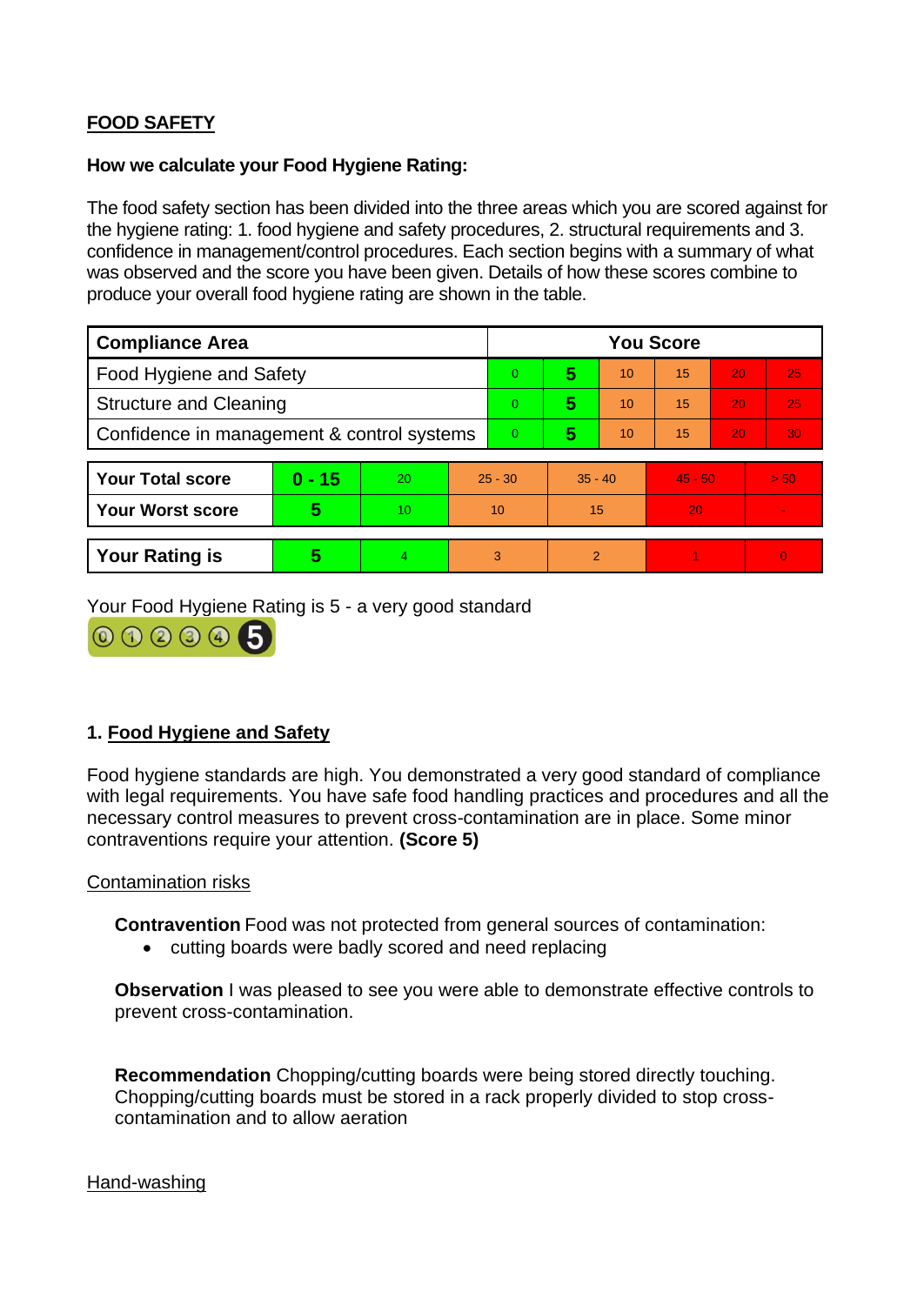**Observation** I was pleased to see handwashing was well managed.

## Temperature Control

**Observation** I was pleased to see you were able to limit bacterial growth and/or survival by applying appropriate temperature controls at points critical to food safety and that you were monitoring temperatures.

## Unfit food

**Recommendation** You should have a system to identify when open or prepared foods need to be used by or discarded, to ensure the food is fit for consumption. I recommend you apply labels which give a date that is 2 days after the day of production e.g. if food is opened on Monday it should be used by the end of Wednesday (an exception is rice which should not be kept longer than 24 hours)

# **2. Structure and Cleaning**

The structure facilities and standard of cleaning and maintenance are all of a good standard and only minor repairs and/or improvements are required. Pest control and waste disposal provisions are adequate. The minor contraventions require your attention. **(Score 5)**

## Cleaning of Structure

**Contravention** The following items were dirty and require more frequent and thorough cleaning:

• floor/wall junctions

## Cleaning of Equipment and Food Contact Surfaces

**Contravention** The following items are dirty and must be cleaned:

- underneath towel dispenser
- interior bottom to undercounter fridge

## Cleaning Chemicals / Materials / Equipment and Methods

**Observation** I was pleased to see that the premises was kept clean and that your cleaning materials, methods and equipment were able to minimise the spread of harmful bacteria between surfaces.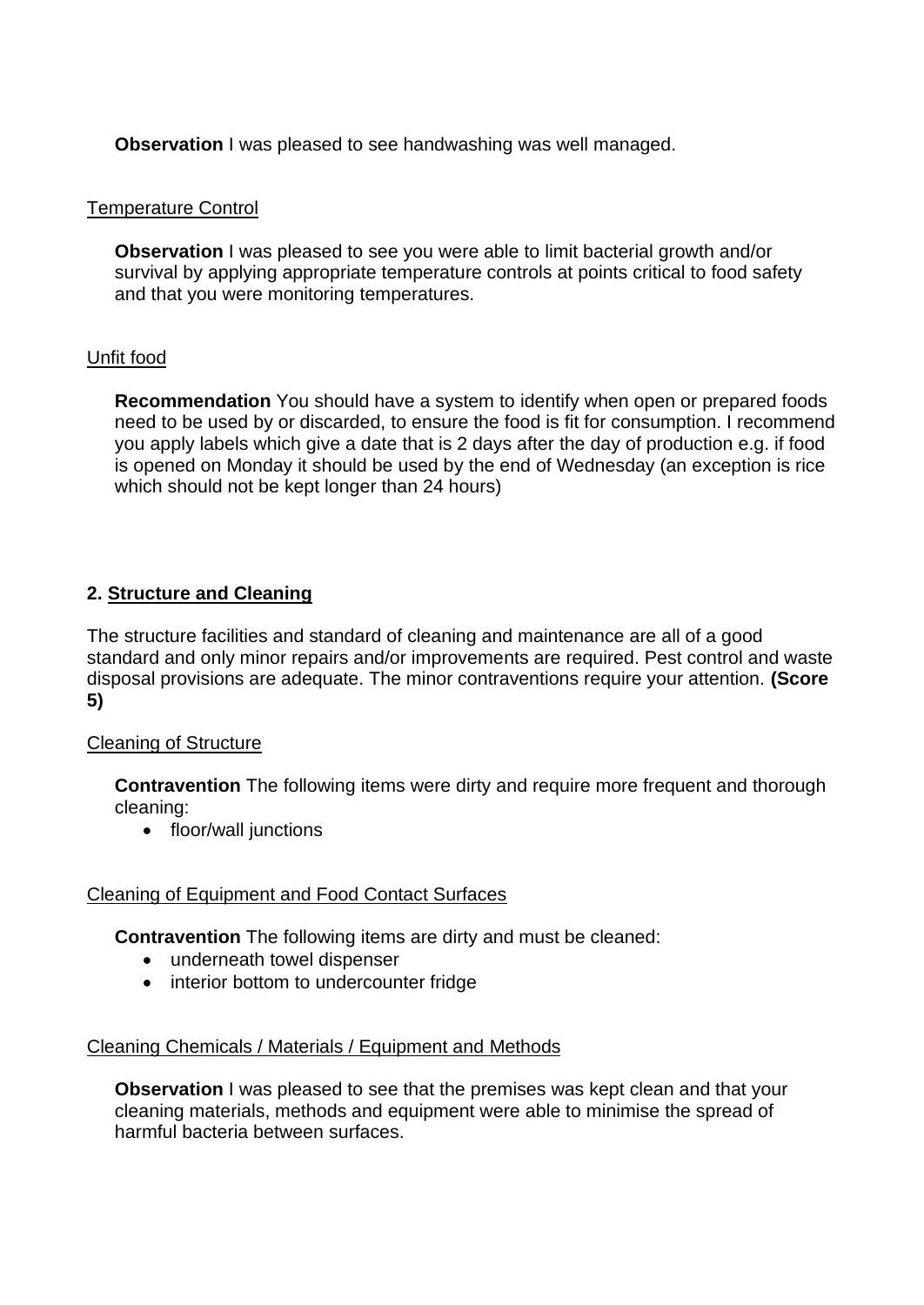## **Maintenance**

**Contravention** The following had not been suitably maintained and must be repaired or replaced:

• rust was seen to the door of upright fridge

#### Pest Control

**Observation** I was pleased to see that the premises was proofed against the entry of pests and that pest control procedures were in place.

**Observation** You have a pest control contract in place and there is no evidence of pest activity on the premises.

## **3. Confidence in Management**

A food safety management system is in place and you demonstrate a very good standard of compliance with the law. You have a good track record. There are some minor contraventions which require your attention. **(Score 5)**

#### Type of Food Safety Management System Required

**Observation** Your SFBB/food safety management system was in place and working well. I was confident you had effective control over hazards to food.

**Observation** You were date labelling perishable foods appropriately and could demonstrate effective control over food spoilage organisms.

#### Food Hazard Identification and Control

**Contravention** The Management sections in your Safer food Better Business (SFBB) pack are intended to demonstrate you are in day-to-day control of the hazards to food. The following Management sections were either missing, incomplete or not up-to-date:

- diary had lapsed since 4/4
- staff training records

## **Traceability**

**Observation** Your records were such that food could easily be traced back to its supplier.